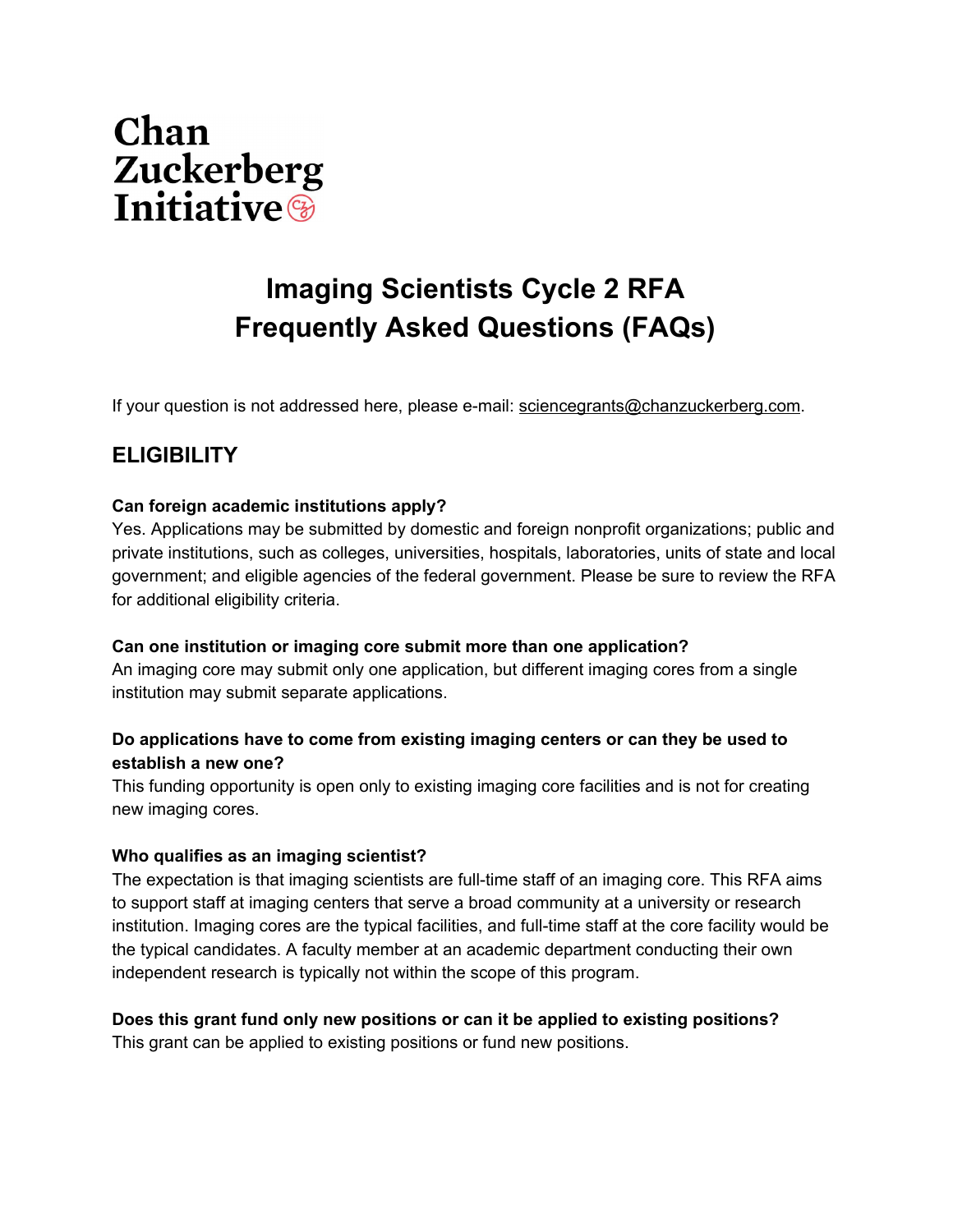#### **Can we use grant funds to hire a new imaging scientist or do they have to be employed at our institution?**

The Imaging Program's scientist should be currently employed at the institution submitting the application. In certain circumstances, the Imaging Scientist may not meet this requirement. Please specify the circumstances on the biosketch or contact sciencegrants@chanzuckerberg.com to discuss.

#### **My funding structure in my country works differently than the United States and my employment is at a different location than the imaging core. Am I eligible?**

We understand that funding structures and mechanisms vary by country. Please have the imaging scientist apply with the organization that they would be receiving the funds through if awarded and describe the funding situation in the biosketch or budget sections of the application.

#### **I work in two cores. Am I eligible as an imaging scientist?**

Staff that are shared between multiple cores may be eligible. The funding for this arrangement needs to be explained in the budget section.

#### **Is an application from an individual lab eligible?**

No. This RFA aims to support staff at imaging centers that serve a broad community at a university or research institution. Imaging cores are the typical facilities and full-time staff at the core would be the typical candidates. A typical faculty member at an academic department conducting their own independent research is not within the scope of this program. Applications from individual labs will not be considered even if the lab collaborates with other laboratories.

#### **What is the latest possible start date for this grant?**

The earliest start date of this grant is January 1, 2021, and if selected, we will mutually agree on a start date within a few months of the earliest start date.

#### **Would a multi-core proposal be eligible?**

Yes, we would accept proposals that combine multiple cores.

#### **Is this grant only for large cores?**

No, small and large cores can apply. That said, small cores can apply, but we will be evaluating cores on the number of scientists and projects they help serve.

#### **Can a postdoc apply?**

The imaging program's scientist must be currently employed at the institution submitting the application and should be mainly working at the core interacting with other scientists. If those are both the case, a postdoc may be eligible to apply.